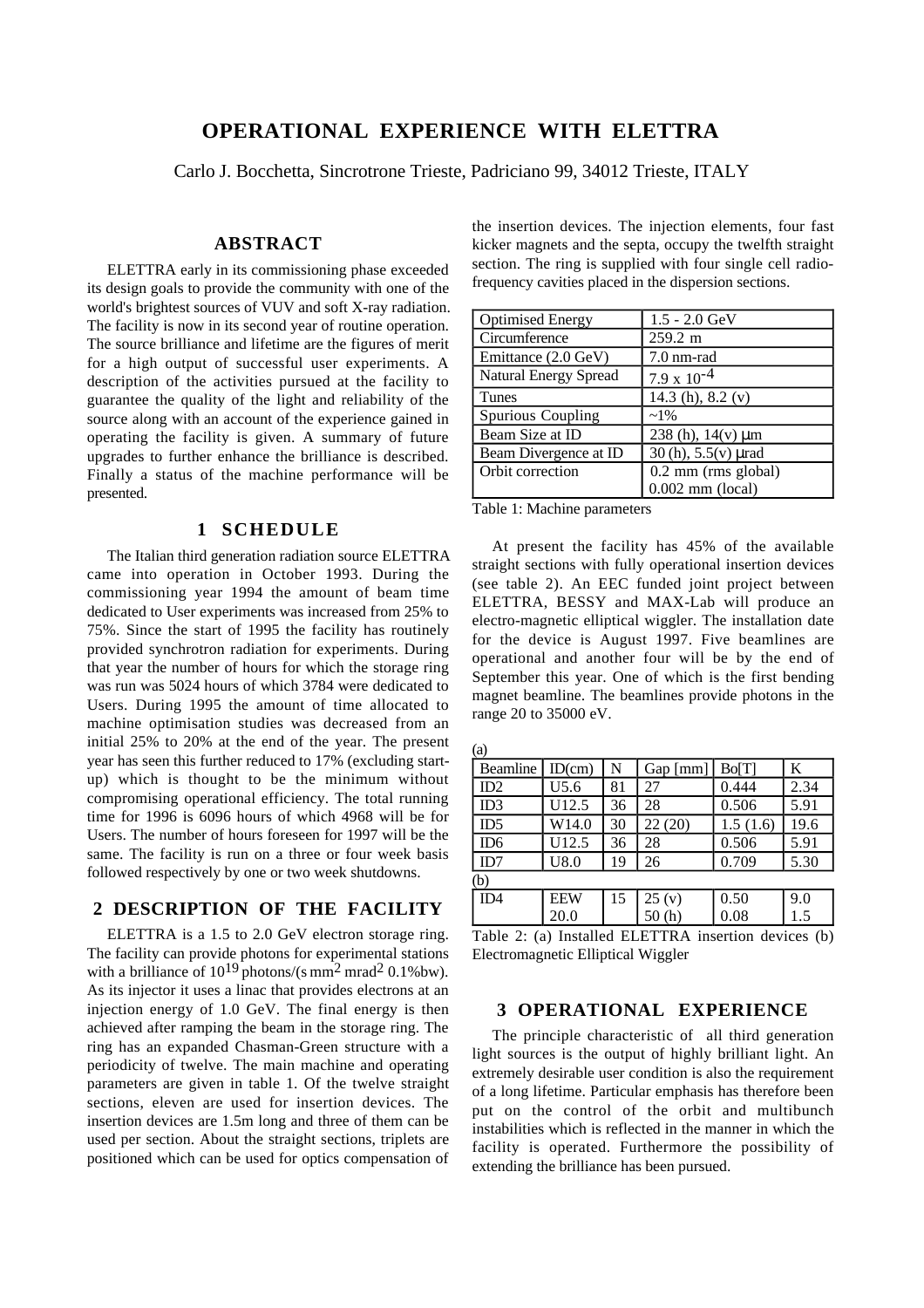#### *3.1 Operation*

At present the storage ring is provided with 1.0 GeV electrons which are then ramped to the final energy of 2.0 GeV. The ring is operated in multi-bunch mode with 80% filling to eliminate ion-trapping. No request to operate in single bunch mode has been voiced so far. The current is limited to 250 mA (see below). The filling procedure is made semi-automatic via a high-level software package which performs the basic operation of cycling, loading, variation and control of rf parameters, insertion devices, front-ends and filling pattern. The speed of all power supply variations has been increased to reduce unavailable beam time. Prior to June 1995 ramping was performed by a linear variation of parameters with a tune feedback system active. This procedure has been improved and modified to perform a multi-file ramp utilising a nonlinear current variation which makes the tune feedback redundant. Ramping from 1.0 to 2.0 GeV can be performed in 100 seconds, and in routine operation 300. The linac provides typically 2-3 mA/s and the storage ring has a capture efficiency >90%. The overall time from beam dump to delivering light to experiments has been reduced to 22 min, however, in practice this approaches 30-40 min. The orbit is routinely corrected to 150-250 microns which is sufficient to guarantee a high quality beam. Furthermore angle and position at the source point in the insertion devices is corrected to zero position and slope and maintained there by a high level slow feedback program (see below). The ramping constraint on a refill increases the importance of long beam lifetime and greater component reliability. An increase in lifetime is made at the expense of small bunch dimensions and controlled use is made of coupled bunch instabilities which lengthen the bunch[6]. In conjunction to detailed monitoring of the modes using a spectrum analyser and post-processing programs, regular use is made of active beamlines to examine the effects of the modes on the quality of the light. An increase in electron beam energy spread slightly broadens the line-shapes and reduces the flux of ID spectra, this is however, compensated by an increase in lifetime. Lifetime for Users in the "relaxed" machine condition is 18 hours at 250 mA whilst for an "optimised" machine it is 9 hours at the present total rf gap voltage of 2.5 MV.

#### *3.2 Stability*

Beam stability can be categorised in long, medium and short term disturbances. Long term effects seen over a period of a year are related to ground settling. Measurements of main magnet positions were performed twice a year after the start-up of the facility (1993) and are now performed on yearly basis (1995). The results show a marked reduction in settlement as time progresses. A reduction of 0.5 mm rms is found. Associated with seasonal changes and ground expansion is an increase in the ring circumference of 0.2 mm. This is compensated by shifting the radio frequency. The changes in storage ring radio frequency also requires a fine re-adjustment of the cavity temperatures for stable operation.



Figure 1: Settling at the facility has lessened during the second year.

In general the stability of the facility is excellent. The main cause for transverse beam motion is a slow drift due to thermal effects after a new filling is performed. A correlation can be made between an orbit drift over one hour in the horizontal plane of ~0.06 mm and the stabilisation time of about one hour of the main magnet cooling circuit after a ramp is performed. The temperature variation of the water corresponds to about 1°C over this period of time. Figure 2 shows an occasional daily variation of the horizontal orbit over a 24 hour period with a peak to peak variation of 0.03 mm, probably due to ambient temperature variations. Over short time scales the orbit is generally quite stable, especially in the vertical plane. Figure 3 shows the variation of position and slope at the source point of the VUV beamline. The motion in the horizontal plane is more noticeable with variations of tens of microns.



Figure 2: Twenty-four hour variation in the horizontal plane of the closed orbit mean. The drift over the week corresponds to 0.01 mm.

These slow motions are corrected by a slow local feedback system operating at a high level [1]. The system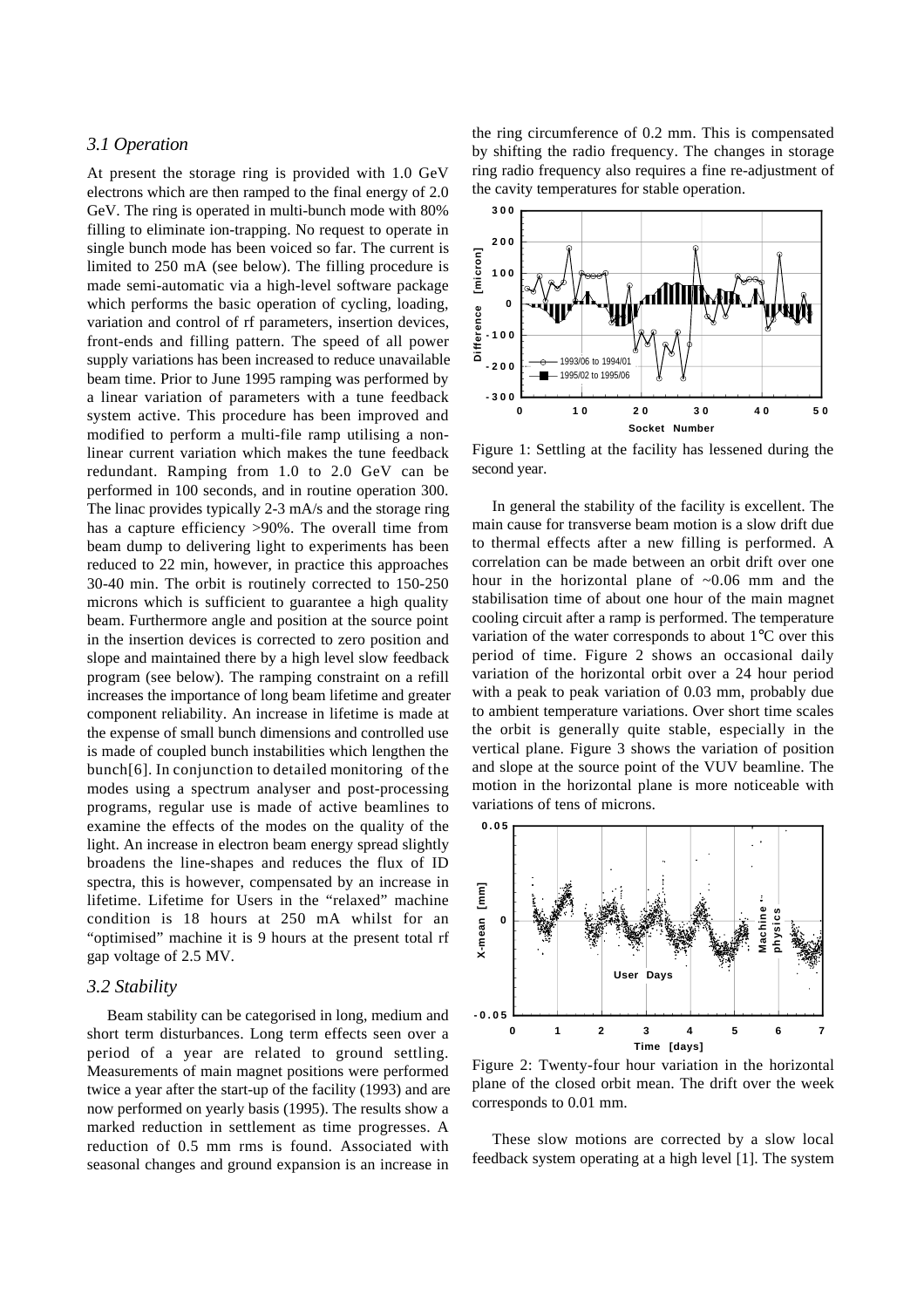controls and if necessary corrects the orbit at the centre of the insertion device straight sections every few minutes. The method utilises an empirical calibration to minimise the leakage of the closed orbit bumps. In the horizontal plane five correctors are used to maintain a constant path length.



Figure 3: Eight hour variation of the vertical source point in an insertion device. No corrections or gap variations were performed during this period. Current decay: 200 to 160 mA at 2.0 GeV.

#### *3.3 Lifetime*

Vacuum in the ring is good with better than 0.07 nTorr static pressure and a peak value of 1.5 nTorr at the light ports with 250 mA and 2.0 GeV (elsewhere 0.15 to 0.6 nTorr). These values have remained practically constant during the past year of operation. Gas scattering effects are observed at vertical apertures of ±5 mm. The smallest internal aperture in the ring is at present 15 mm leaving room for improvement in insertion device performance.



Figure 4: Simulations of the effective emittance coupling generated by statistically distributed closed orbit distortions compared to data extracted from fitting Touschek lifetime measurements (2.0 GeV).

The lifetime[2] at ELETTRA is dominated by the Touschek effect. Therefore control of the vertical dispersion has a strong influence on the lifetime. The vertical closed orbit is typically corrected to 0.2 mm rms and the dispersion to 3 mm rms (see below). Measurements of the lifetime in single bunch mode for various residual dispersions nicely confirm simulations, see figure 4.

### *3.4 Insertion Devices*

Operation with insertion devices results in tune shifts, closed orbit distortions and a reduction in dynamic aperture[3]. The effects are inversely proportional to the square of the beam energy. At 2.0 GeV a tune shift of 0.03 is observed with all devices at their minimum gap which is compensated by optics adjustment. The dynamic aperture reduction of 1 mm seen at the injection energy is absent at 2.0 GeV. Beam motion associated with gap changes of the insertion devices is compensated by correction coils mounted on the undulators. The coils can compensate large changes of undulator gaps such that at another beamline the intensity variation of the third harmonic is below  $10^{-2}$ . For small gap changes the variation is below  $10^{-3}$ . The wiggler utilises rotating blocks for the compensation. A local feedback system using photon BPM's has been developed and undergoing final tests. The system will be used to allow individual beamlines limited control of insertion device gaps. With the future use of bending magnet beamlines particular attention is being paid to orbit reproducibility at the bending magnet source points. A global orbit feedback system interleaved with local feedback's for the control of orbit stability is foreseen.

### **4 DEVELOPMENTS**

#### *4.1 Lower emittance*

Studies have been initiated towards the implementation of a lower emittance optics[4]. The optics adopted releases the constraint of zero horizontal dispersion in the insertion device straight sections. The optics, with sextupole distribution optimised, reduces the emittance by approximately a factor of two, from 7 to 3.7 nm-rad. The sextupoles were re-optimised for the compensation of the chromaticity and an optimisation of the geometric aberration. Simulations show that the resulting dynamic aperture, however, is 50% lower than with the normal optics. Further understanding of the new optics is required. The finite horizontal dispersion in the straight sections necessitates tight control of longitudinal multi-bunch instabilities, since the resulting dispersion will increase the overall beam dimensions in the presence of energy spread. Examination of the effective emittance at the source points show, however, that one still obtains a smaller beam size even with twice the natural energy spread. In the bending magnets the effective emittance of the new optics as a function of rms energy spread is clearly more favourable than the nominal optics, see figure 5.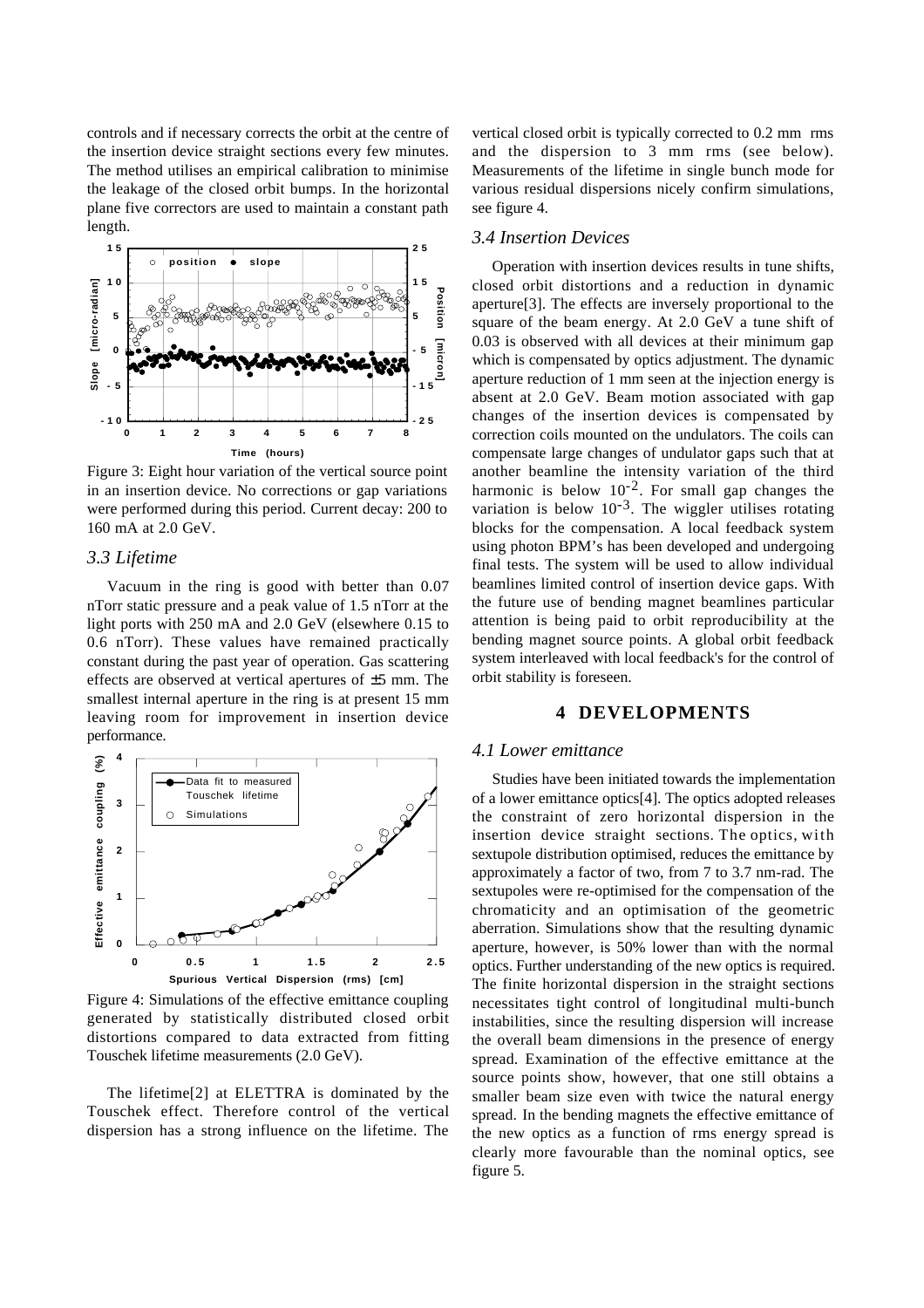

Figure 5: Effective emittance in the presence of energy spread. Comparison of low emittance and nominal optics.

#### *4.2 Orbit control*

Third generation light sources with their strong focusing greatly amplify magnet misalignments. The tight tolerances on the alignment has resulted in low geometric coupling of the natural emittance. Consequently the spurious vertical dispersion is the main source of effective emittance coupling. Simulations confirmed by experimental observation show that the expanded Chasman-Green lattice with a gradient in the bending magnet is particularly sensitive to the generation of spurious vertical dispersion due to closed orbit errors.



Figure 6: Simultaneous correction of spurious vertical dispersion and orbit as a function of number of corrections. Final values of 2.2 and 0.19 mm respectively.

Closed orbit rms's as little as 0.2 mm can still lead to an rms dispersion of 2 cm. Quadrupoles and sextupoles both contribute strongly to the dispersion, however, they fortunately tend to cancel each other. The contribution from steerer magnets is negligible. The correction of the vertical dispersion has been actively followed up[5]. This is now achieved in combination with global orbit correction, see figure 6. The algorithm adopted is Singular Value Decomposition applied to the sensitivity matrices of dispersion and orbit as a function of steerer kicks. The method is particularly attractive in that the constraint for constant path length can be implemented as an extra row in the matrix equations. The technique results in small correction values per steerer magnet and shows rapid convergence compared to single correction of either dispersion or orbit, which was found tedious to perform since correction of one quantity tended to spoil the other.

### *4.3 Multi-bunch Instabilities*

Another important aspect of operation is the control of multi-bunch instabilities[6,7]. The instabilities manifest themselves as a broadening and reduction of the undulator line-shapes associated with increased beam energy spread. They also affect the lifetime. The longitudinal modes are corrected by temperature tuning of the cavities. The single cell cavities are mechanically compressed to tune the fundamental accelerating mode during the temperature changes. The longitudinal instabilities are generally not current limiting, whereas the transverse multi-bunch instabilities result in partial or total beam loss. It is observed that transverse instabilities become apparent when the longitudinal modes are suppressed.

The success of the tuning depends on the distribution of modes and their growth rates as a function of cavity temperature. With the present configuration longitudinal modes are controlled. Transverse modes also require tune and chromaticity adjustment because of an unfavourable distribution of these modes in some cavities. The distribution can be greatly modified by acting on a cavity with a small plunger (Higher Order Mode Frequency Shifter HOMFS). This works in shifting the fundamental which is mechanically corrected to the desired value. The higher order modes, however, are redistributed in the process and this permits further temperature optimisation. The most damaging modes are the longitudinal L3 and transverse T3[7], these modes tend to cover a large temperature range. A fixed HOMFS was used to shift the L3 mode on one cavity with success. In the latter half of this year an adjustable HOMFS, currently undergoing characterisation, will be installed on a storage ring cavity. Within a year all ELETTRA cavities will be provided with adjustable HOMFS's allowing a more complete control of the transverse modes.

A long standing problem of occasional low frequency beam oscillations (up to 100Hz) was resolved to be due to particular coupled bunch excitations that generate coherent longitudinal oscillations with subsequent de-coherence via Landau damping followed by radiation damping[8]. The oscillations are eliminated by a judicious choice of cavity temperatures.

#### *4.4 Controls*

The integrated brilliance of the facility can be compromised if reliability of systems is too low or the amount of non-useful time (i.e., injection, ramping, etc.) is too long. The latter is optimised by a high level process manager, the One Button Machine, "1bm" which automates repetitive tasks. The program is a task spawner that executes different tasks concurrently following a pre